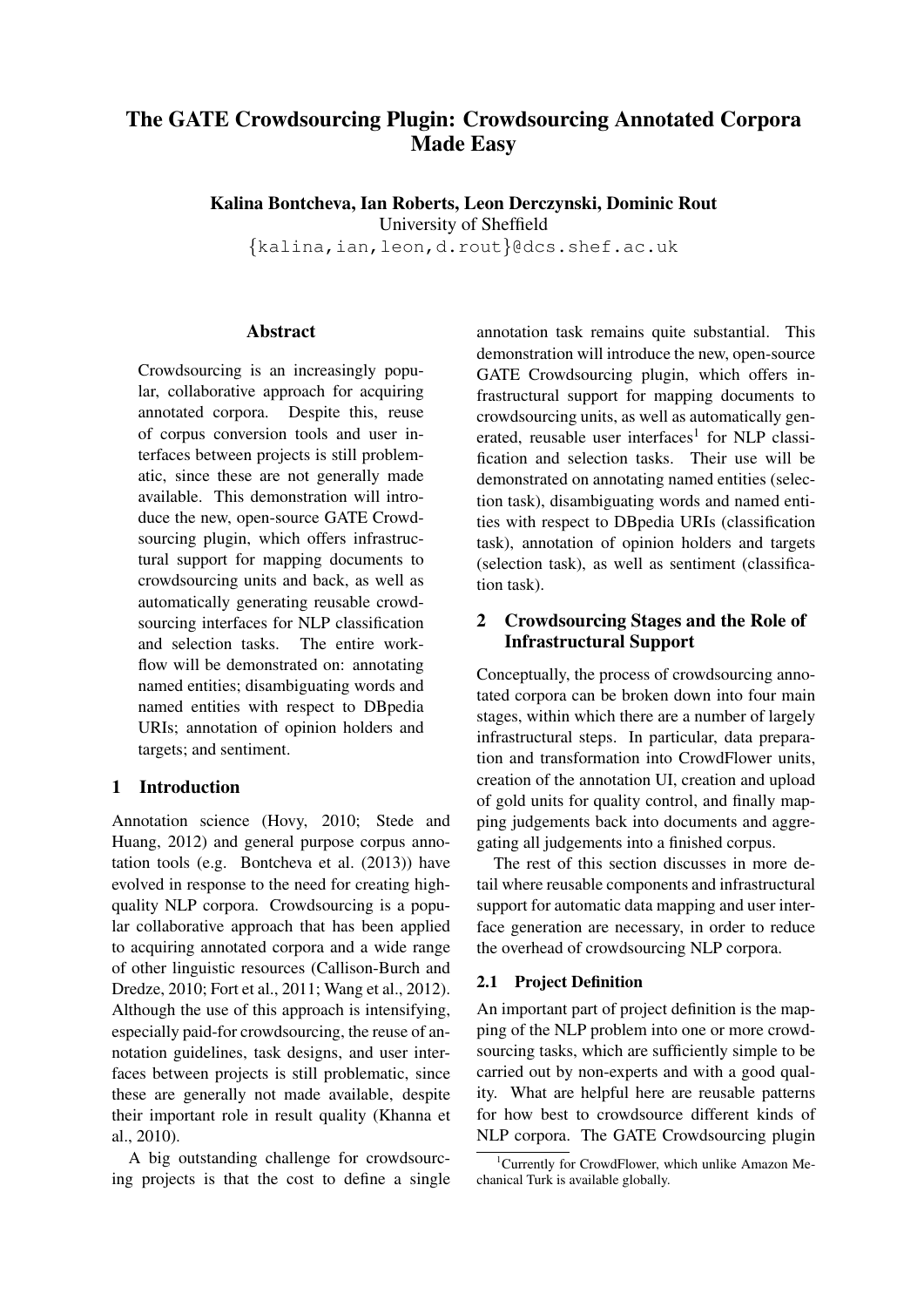currently provides such patterns for selection and classification tasks.

This stage also focuses on setup of the task parameters (e.g. number of crowd workers per task, payment per task) and piloting the project, in order to tune in its design. With respect to task parameters, infrastructural support is helpful, in order to enable automatic splitting of longer documents across crowdsourcing tasks.

## 2.2 Data Preparation

This stage, in particular, can benefit significantly from infrastructural support and reusable components, in order to collect the data (e.g. crawl the web, download samples from Twitter), preprocess it with linguistic tools (e.g. tokenisation, POS tagging, entity recognition), and then map automatically from documents and sentences to crowdsourcing micro-tasks.

## 2.3 Running the Crowdsourcing Project

This is the main phase of each crowdsourcing project. It consists of three kinds of tasks: task workflow and management, contributor management (including profiling and retention), and quality control. Paid-for marketplaces like Amazon Mechanical Turk and CrowdFlower already provide this support. As with conventional corpus annotation, quality control is particularly challenging, and additional NLP-specific infrastructural support can help.

#### 2.4 Data Evaluation and Aggregation

In this phase, additional NLP-specific, infrastructural support is needed for evaluating and aggregating the multiple contributor inputs into a complete linguistic resource, and in assessing the resulting overall quality.

Next we demonstrate how these challenges have been addressed in our work.

## 3 The GATE Crowdsourcing Plugin

To address these NLP-specific requirements, we implemented a generic, open-source GATE Crowdsourcing plugin, which makes it very easy to set up and conduct crowdsourcing-based corpus annotation from within GATE's visual interface.

#### 3.1 Physical representation for documents and annotations

Documents and their annotations are encoded in the GATE stand-off XML format (Cunningham

| New classification job                                                                                                                                                                                                                                |                                                                  |                    |  |
|-------------------------------------------------------------------------------------------------------------------------------------------------------------------------------------------------------------------------------------------------------|------------------------------------------------------------------|--------------------|--|
| Please provide a job title, instructions, and any common options you want<br>to apply to all tasks.                                                                                                                                                   |                                                                  |                    |  |
| lob title                                                                                                                                                                                                                                             |                                                                  |                    |  |
|                                                                                                                                                                                                                                                       | Task caption Which of the following describes "{{entity}}" best? |                    |  |
| <b>Instructions</b>                                                                                                                                                                                                                                   |                                                                  |                    |  |
| entity. You will be presented with a snippet of text within which one entity will b<br>e highlighted. Your task is to select the most appropriate label for the entity fr<br>om the presented list of options.<br><ul><br/><b>Common options</b></ul> |                                                                  |                    |  |
| Value                                                                                                                                                                                                                                                 |                                                                  | <b>Description</b> |  |
| none                                                                                                                                                                                                                                                  |                                                                  | None of the above  |  |
| cannot decide                                                                                                                                                                                                                                         |                                                                  | I cannot decide    |  |
| nae                                                                                                                                                                                                                                                   |                                                                  | Not an entity<br>= |  |
| Cancel<br>OК                                                                                                                                                                                                                                          |                                                                  |                    |  |

Figure 1: Classification UI Configuration

et al., 2002), which was chosen for its support for overlapping annotations and the wide range of automatic pre-processing tools available. GATE also has support for the XCES standard (Ide et al., 2000) and others (e.g. CoNLL) if preferred. Annotations are grouped in separate annotation sets: one for the automatically pre-annotated annotations, one for the crowdsourced judgements, and a consensus set, which can be considered as the final resulting corpus annotation layer. In this way, provenance is fully tracked, which makes it possible to experiment with methods that consider more than one answer as potentially correct.

## 3.2 Automatic data mapping to **CrowdFlower**

The plugin expects documents to be presegmented into paragraphs, sentences and word tokens, using a tokeniser, POS tagger, and sentence splitter  $-$  e.g. those built in to GATE (Cunningham et al., 2002). The GATE Crowdsourcing plugin allows choice between these of which to use as the crowdsourcing task unit; e.g., to show one sentence per unit or one paragraph. In the demonstration we will show both automatic mapping at sentence level (for named entity annotation) and at paragraph level (for named entity disambiguation).

## 3.3 Automatic user interface generation

The User Interfaces (UIs) applicable to various task types tend to fall into a set of categories, the most commonly used being categorisation, selection, and text input. The GATE Crowdsourcing plugin provides generalised and re-usable, automatically generated interfaces for categorisation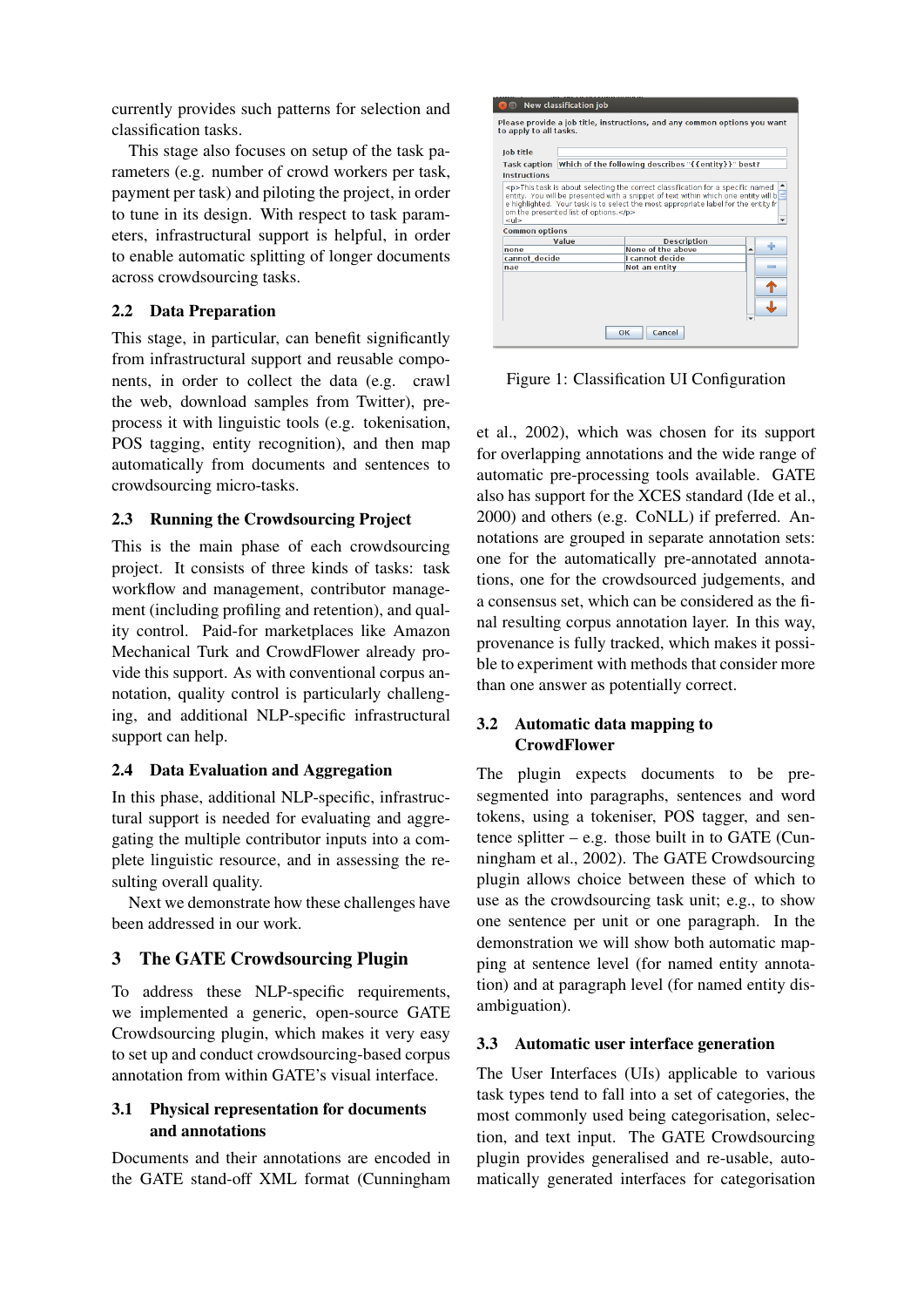

#### Figure 2: Classification Interface: Sense Disambiguation Example



Figure 3: Sequential Selection Interface: Named Entity Recognition Example

and selection.

In the first step, task name, instructions, and classification choices are provided, in a UI configuration dialog (see Figure 1). In this example, the instructions are for disambiguating named entities. We have configured three fixed choices, which apply to each entity classification task.

For some categorisation NLP annotation tasks (e.g. classifying sentiment in tweets into positive, negative, and neutral), fixed categories are sufficient. In others, where the available category choices depend on the text that is being classified (e.g. the possible disambiguations of Paris are different from those of London), choices are defined through annotations on each of the classification targets. In this case case, the UI generator then takes these annotations as a parameter and automatically creates the different category choices, specific to each crowdsourcing unit. Figure 2 shows an example for sense disambiguation, which combines two unit-specific classes with the three fixed classification categories shown before.

Figure 3 shows the CrowdFlower-based user interface for word-constrained sequential selection, which in this case is parameterised for named entity annotation. In sequential selection, sub-units are defined in the UI configuration – tokens, for this example. The annotators are instructed to click on all words that constitute the desired sequence (the annotation guidelines are given as a parameter during the automatic user interface generation).

Since the text may not contain a sequence to be annotated, we also generate an explicit confirmation checkbox. This forces annotators to declare that they have made the selection or there is nothing to be selected in this text. CrowdFlower can then use gold units and test the correctness of the selections, even in cases where no sequences are selected in the text. In addition, requiring at least some worker interaction and decision-making in every task improves overall result quality.

#### 3.4 Quality control

The key mechanism for spam prevention and quality control in CrowdFlower is test data, which we also refer to as gold units. These are completed examples which are mixed in with the unprocessed data shown to workers, and used to evaluate worker performance. The GATE Crowdsourcing plugin supports automatic creation of gold units from GATE annotations having a feature correct. The value of that feature is then taken to be the answer expected from the human annotator. Gold units need to be 10%–30% of the units to be annotated. The minimum performance threshold for workers can be set in the job configuration.

## 3.5 Automatic data import from CrowdFlower and adjudication

On completion, the plugin automatically imports collected multiple judgements back into GATE